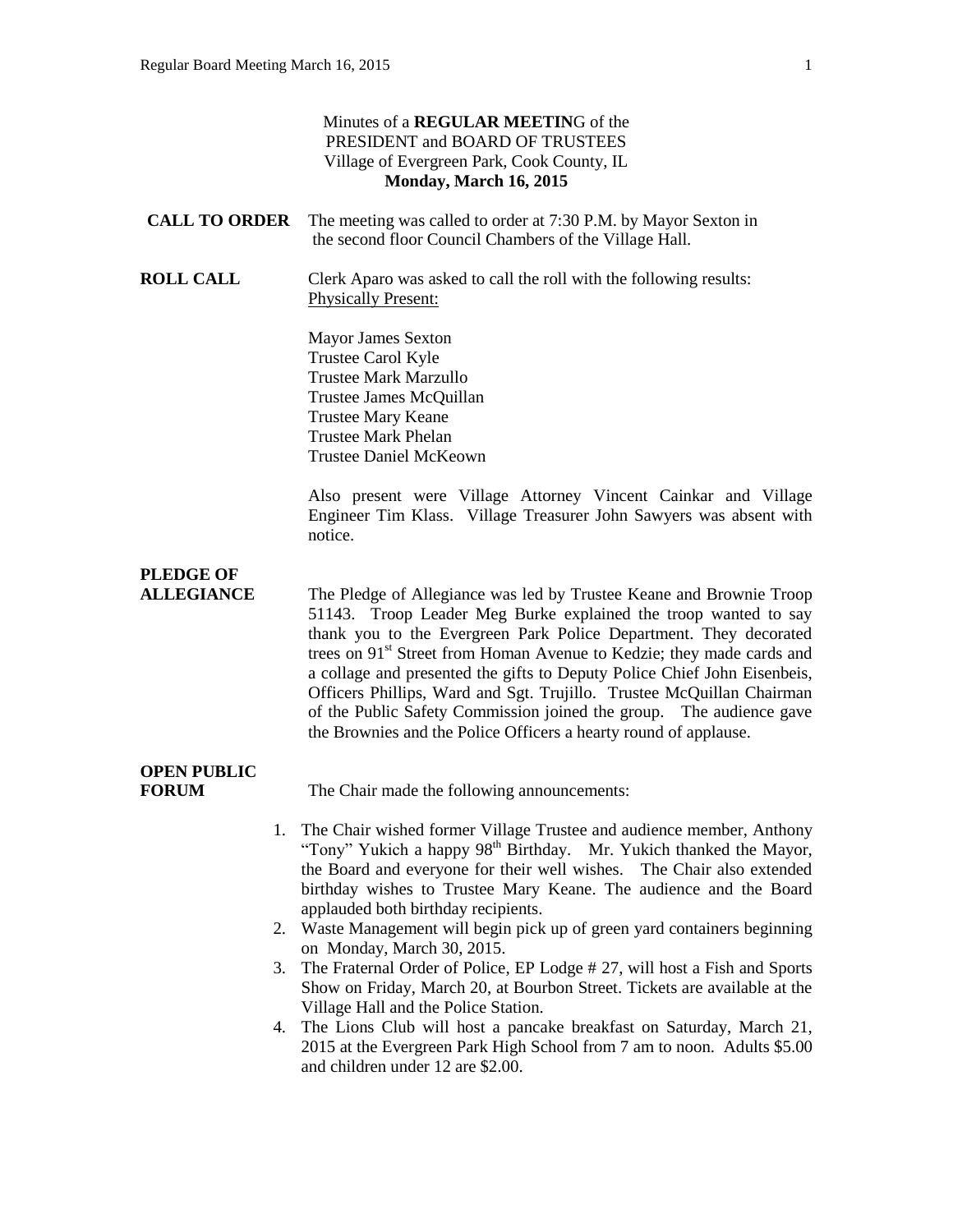|                                       |    | 5. St. Bernadette Parish will host a ST. Pat/St. Joe Party on Saturday, March<br>21, 2015 in O'Brien Hall at 7:30 p.m. Tickets \$20.00 in advance at                                                                                                                                                                                                                      |
|---------------------------------------|----|---------------------------------------------------------------------------------------------------------------------------------------------------------------------------------------------------------------------------------------------------------------------------------------------------------------------------------------------------------------------------|
|                                       |    | \$25.00 at the door. Contact Linda McGinnis for information.<br>6. Earth Hour is Saturday, March 28, 2015 at 8:30 p.m. - 9:30 p.m.<br>Everyone is encouraged to shut off lights and conserve electricity.                                                                                                                                                                 |
|                                       |    | 7. Com Ed will begin to replace old meters with the highly efficient new<br>smart meters in May. They will be contacting owners and do not require                                                                                                                                                                                                                        |
|                                       | 8. | entry if you have an outside electrical meter.<br>Serenity Family outreach is hosting a concert by Katie Quick on Sunday,<br>March 22, 2015 from noon to 2:30 p.m. for a drug free future.                                                                                                                                                                                |
|                                       | 9. | The Chair addressed a recent post from the independent candidate for<br>Trustee stating the Village Clerk did not hold a lottery for ballot position.                                                                                                                                                                                                                     |
|                                       |    | The Chair stated the Clerk acted according to the law and no lottery was<br>required. He cited the Illinois Election Code which determines the order<br>of candidates in an election, not the Clerk. Section 5.16-3 states                                                                                                                                                |
|                                       |    | "Independent candidates are listed after new/established parties." The<br>Chair thanked Clerk Aparo for her dedication and honesty. He<br>commended her status as a Master Municipal Clerk adding less than 5%                                                                                                                                                            |
|                                       |    | of all Village/City Clerks hold a Master Clerk designation.<br>The Chair added the candidate asks for more transparency and honesty in                                                                                                                                                                                                                                    |
|                                       |    | Village government. The Chair noted if there were truly issues regarding<br>honesty and transparency in our Village government the candidate should<br>contact the State's Attorney's office or the Attorney General of Illinois.                                                                                                                                         |
| <b>OPEN PUBLIC</b><br><b>AUDIENCE</b> |    | Mrs. Helen Cuprisin, 9322 S. Homan requested more shredded asphalt                                                                                                                                                                                                                                                                                                        |
|                                       |    | and grading in her alley. The Chair directed PW Director Lorenz to meet<br>with Mrs. Cuprisin and resolve this issue.                                                                                                                                                                                                                                                     |
| <b>REGULAR</b>                        |    |                                                                                                                                                                                                                                                                                                                                                                           |
| <b>AGENDA</b>                         |    | Motion by Trustee Phelan second by Trustee McQuillan to waive the<br>reading of the minutes of the March 2, 2015 Regular Board Meeting of<br>the President and Board of Trustees as presented and passed by<br>unanimous voice vote and so ordered by the Chair.                                                                                                          |
| <b>RESOLUTION</b>                     |    |                                                                                                                                                                                                                                                                                                                                                                           |
| NO. 10-2015                           |    | Motion by Trustee McKeown second by Trustee Keane, to approve<br>Resolution NO. 10-2015 with expenditures of the General Corporate<br>and the Sewer and Water Fund in the amount of<br>Fund of \$428,421.31<br>\$25,041.94 and the 95 <sup>th</sup> Street TIF Fund, \$158,530.74 and the Capital<br>Improvement Fund \$3,457.25 and the Self Insurance Fund \$490.00 and |
|                                       |    | the Street Bond Fund $$44,250.00$ for a total of $$657,091.24$ Upon roll                                                                                                                                                                                                                                                                                                  |

call, voting YES: Trustees Kyle, Marzullo, McQuillan, Keane, McKeown and Phelan; voting NO: NONE. The motion was passed and

Motion by Trustee Phelan second by Trustee Kyle to approve the Village Treasurer's report for February 2015 for information and file in the amount of \$ 4,362,352.51 in the General Fund; \$ 2,385,499.01 in

so ordered by the Chair.

**VILLAGE**

**TREASURER'S**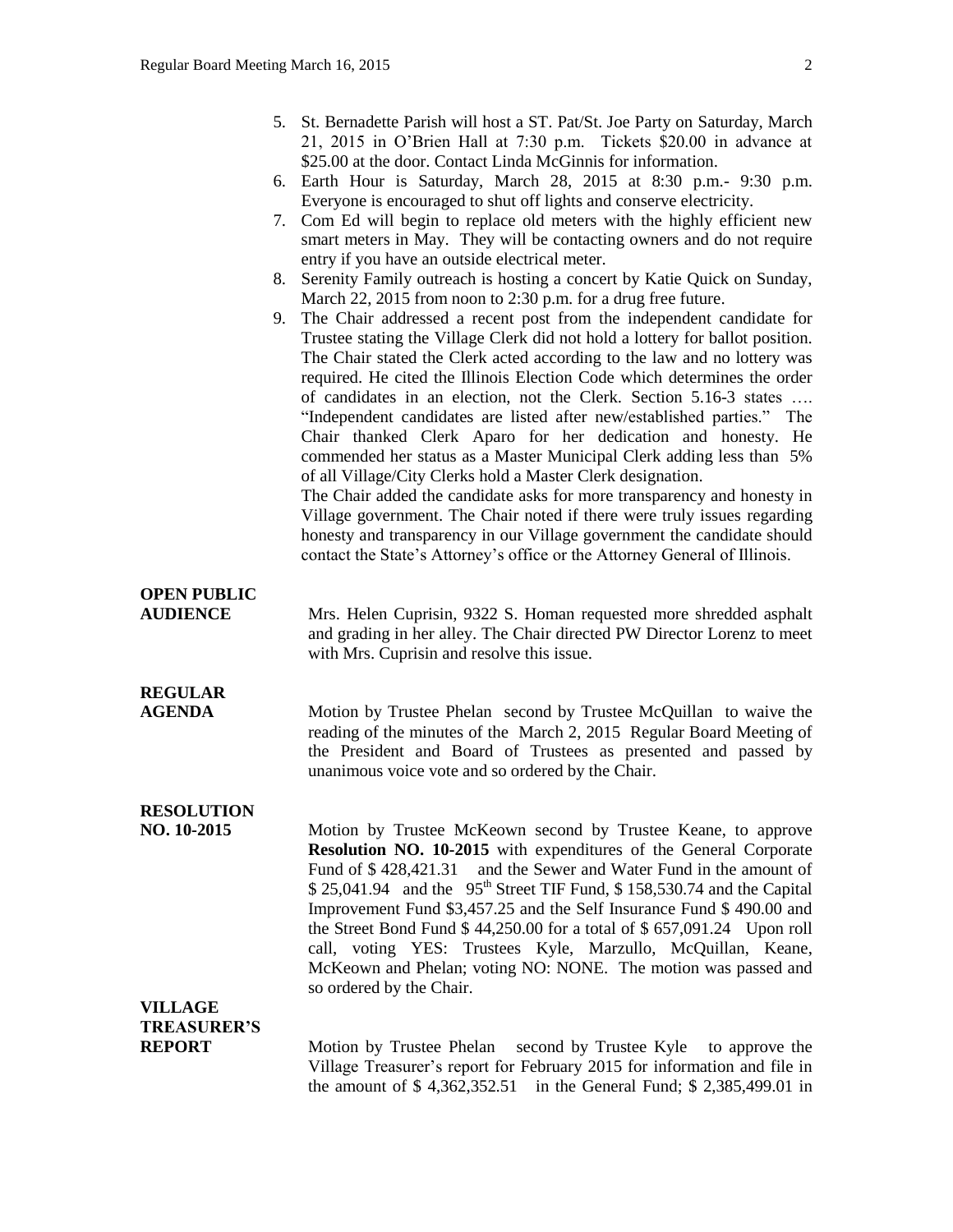the Sewer and Water Fund. The motion was passed by unanimous voice vote and so ordered by the Chair.

# **BUSINESS**

**CERTIFICATES** Motion by Trustee Kyle second by Trustee Marzullo to approve the business license application for **Play N Trade Video Games** to conduct a retail video game shop located at  $2847 \text{ W}$ .  $95^{\text{th}}$  Street. Upon roll call, voting YES: Trustees Marzullo, McQuillan, Keane, McKeown, Phelan and Kyle; voting NO: NONE. The motion was passed and so ordered by the Chair.

> The Chair noted there is a change in the corporate name at King's Wok. No action from the Board required; for information Only.

### **RESOLUTION**

**NO. 3-2015** Motion by Trustee McQuillan second by Trustee Phelan to approve **RESOLUTION NO. 3-2015 'A RESOLUTION OF THE VILLAGE OF EVEGREEN PARK APPROVING A GRANT APPLICATION FOR THE 2015 COOK COUNTY COMMUNITY DEVELOPMENT BLOCK PRGRAM."** The Chair stated a change in the law dictates public hearings are no longer required. He added the funds are \$ 257,300 to be used for Sewer Lining Program. Upon roll call, voting YES: Trustees McQuillan, Keane, McKeown, Phelan, Kyle, and Marzullo; voting NO: NONE. The motion was passed and so ordered by the Chair.

# **MEMO OF UNDERSTANDING (MOU) EVERGREEN PLAZA**

The Chair stated we are one step closer to a new Evergreen Plaza. He introduced Mr. Jay Adams from the DeBartolo Group. Jay introduced Ms. Keely Polczynski of CB Ellis and Mr. Daniel Stern of Lormax Stern. They presented artist renditions of the proposed redevelopment of the former Evergreen Plaza. Mr. Stern noted his company has completed at least 10 or 11 other properties that were formerly "dead malls". He added these malls have been transformed into thriving retail destinations.

Mr. Stern stated the entire complex will be demolished with the exception of Applebee's and Planet Fitness. The group noted possible retailers may include Dick's Sporting Goods, ULTA, TJ Max, Whole Foods and themed restaurants for casual dining. Carson's has a new CEO and it is possible that a new store will be built on this site.

The Chair added this MOU is good for 45 days in contrast to the former MOU which had a six month expiration. He stated the new complex will add sales tax dollars and real estate tax dollars including 76% to local schools and 13% to the Village. The Chair thanked the presenters and noted this redevelopment will make a statement for the entire Southside. Trustee Phelan thanked the Chair and the entire Board of Trustees for their unwavering dedication to this endeavor.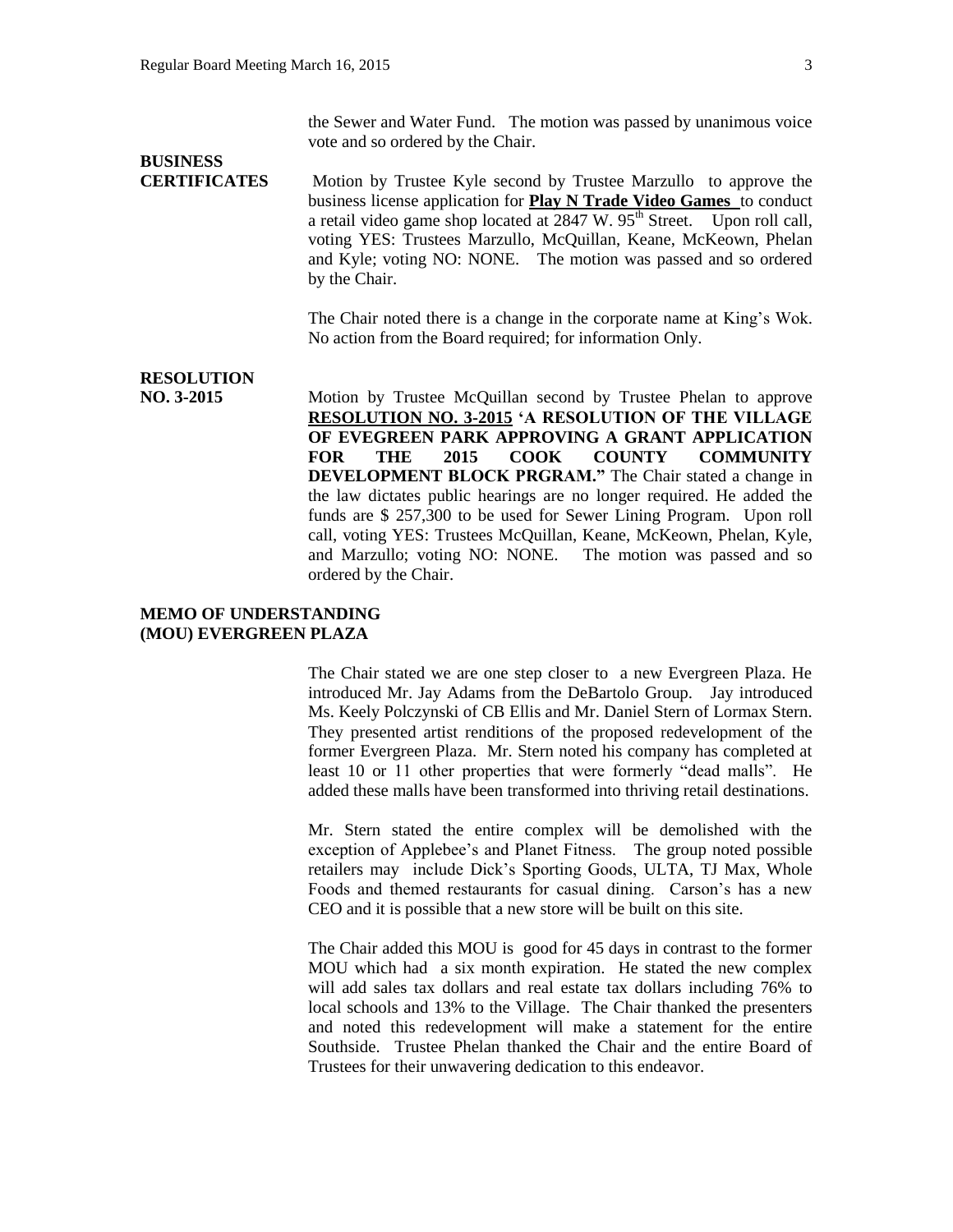Motion by Trustee Marzullo second by Trustee Keane to approve the Memorandum of Understanding regarding the redevelopment of the Evergreen Plaza, Evergreen Park, Illinois between the Village of Evergreen Park, Cook County, Illinois and UP Development Company, LLC. Upon roll call, voting YES: Trustees Keane, McKeown, Phelan, Kyle, Marzullo and McQuillan; voting NO: NONE. The motion was passed and so ordered by the Chair.

#### **EVERGREEN PARK HOMECOMING**

Motion by Trustee Phelan second by Trustee Marzullo to approve the request from Evergreen Park High School for the annual Homecoming Parade and festivities on Friday, September 18, 2015. Upon roll call, voting YES: Trustees McKeown, Phelan, Kyle, Marzullo, McQuillan; and Keane, voting NO: NONE. The motion was passed and so ordered by the Chair.

# **ENGINEER'S**

**REPORT** Tim Klass had no report.

# **ATTORNEY'S**

**REPORT** Mr. Cainkar had no report.

# **BIDS POLICE DEPT.**

**VEHICLE** Motion by Trustee Kyle second by Trustee Phelan to approve the request from Police Chief Saunders to purchase a 2015 Ford Expedition for the Community Service vehicle from Landmark Ford of Springfield for \$27,603.00 in accordance with the Illinois State Contract. Upon roll call, voting YES: Trustees Phelan, Kyle, Marzullo, McQuillan, Keane and McKeown; voting NO: NONE. The motion was passed and so ordered by the Chair.

#### **CHRISTY WEBBER LANDSCAPE CONTRACT**

# Motion by Trustee Phelan second by Trustee McQuillan to approve the PW Director Bill Lorenz's request to award the 2015 Landscape and Right of Way Maintenance to Christy Webber. They were the company to bid for this project. The cost is \$39,182.50. The Chair noted the price is actually lower than last year's bid. Upon roll call, voting YES: Trustees Kyle, Marzullo, McQuillan, Keane, McKeown and Phelan; voting NO: NONE. The motion was passed and so ordered by the Chair.

# **BARN PROJECT**

Motion by Trustee Phelan second by Trustee McQuillan to approve the PW Director's request to solicit bids for the new barn project located at the Park at  $91^{st}$  & California. The Village will act as the General Contractor for site work and allow the Mayor to approve disbursements